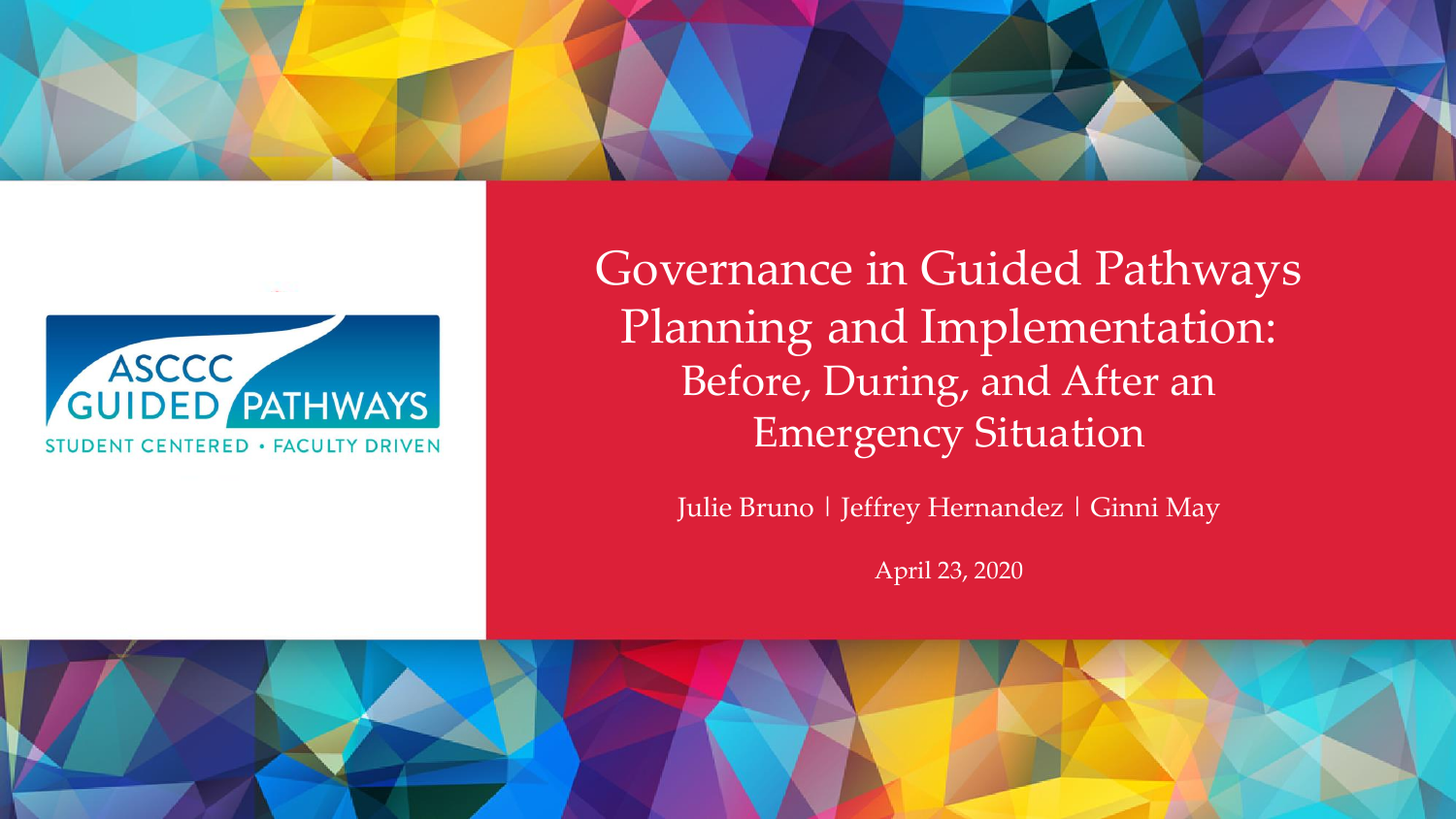#### Today's Discussion – 3 Parts

- 1. Recalling the Ground Rules Before the Emergency
- 2. Collegial Consultation/Effective Participation During the Emergency – Is it happening?
- 3. How will we ensure we don't lose it moving forward?

*Q&A or Chat – Use What is Available*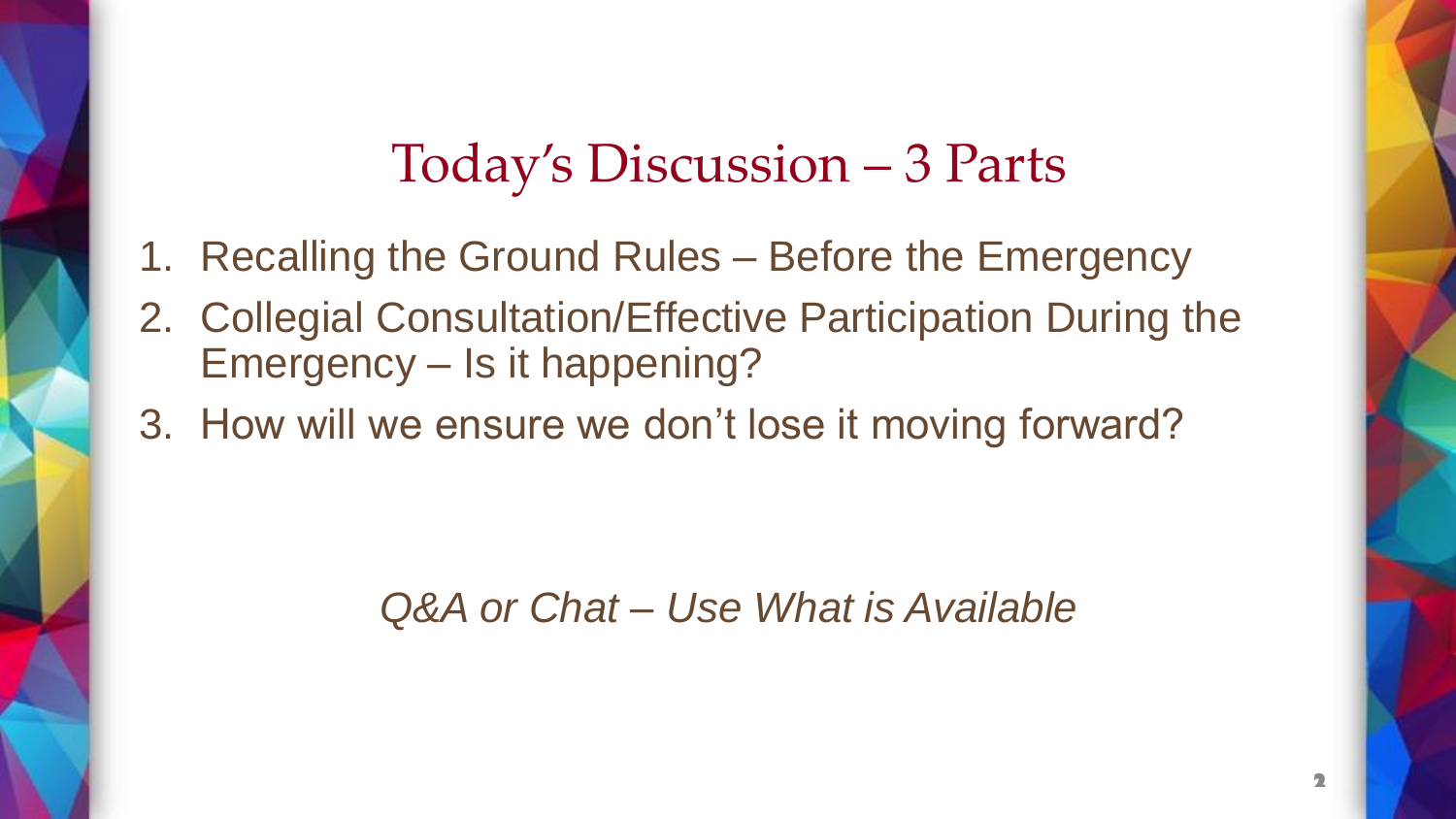

**Constituency** Groups Do you know what and who they are?



- **Students** 
	- Student Senate/Government
	- Fulltime, Part-time, Day, Night, Online, …
- **Administrators** 
	- CEO, VPs, Deans, Directors, Managers, …
- Faculty
	- Fulltime tenure, tenure-track, temporary, categorical
	- Part time with seniority or new
	- Discipline, counseling, librarian, nurse, …
	- Academic Senate, Bargaining Unit
- Classified Professionals
	- Classified Senate, Bargaining Unit
	- Administrative assistant, groundskeeper, clerk, ...
- Board of Trustees
- More…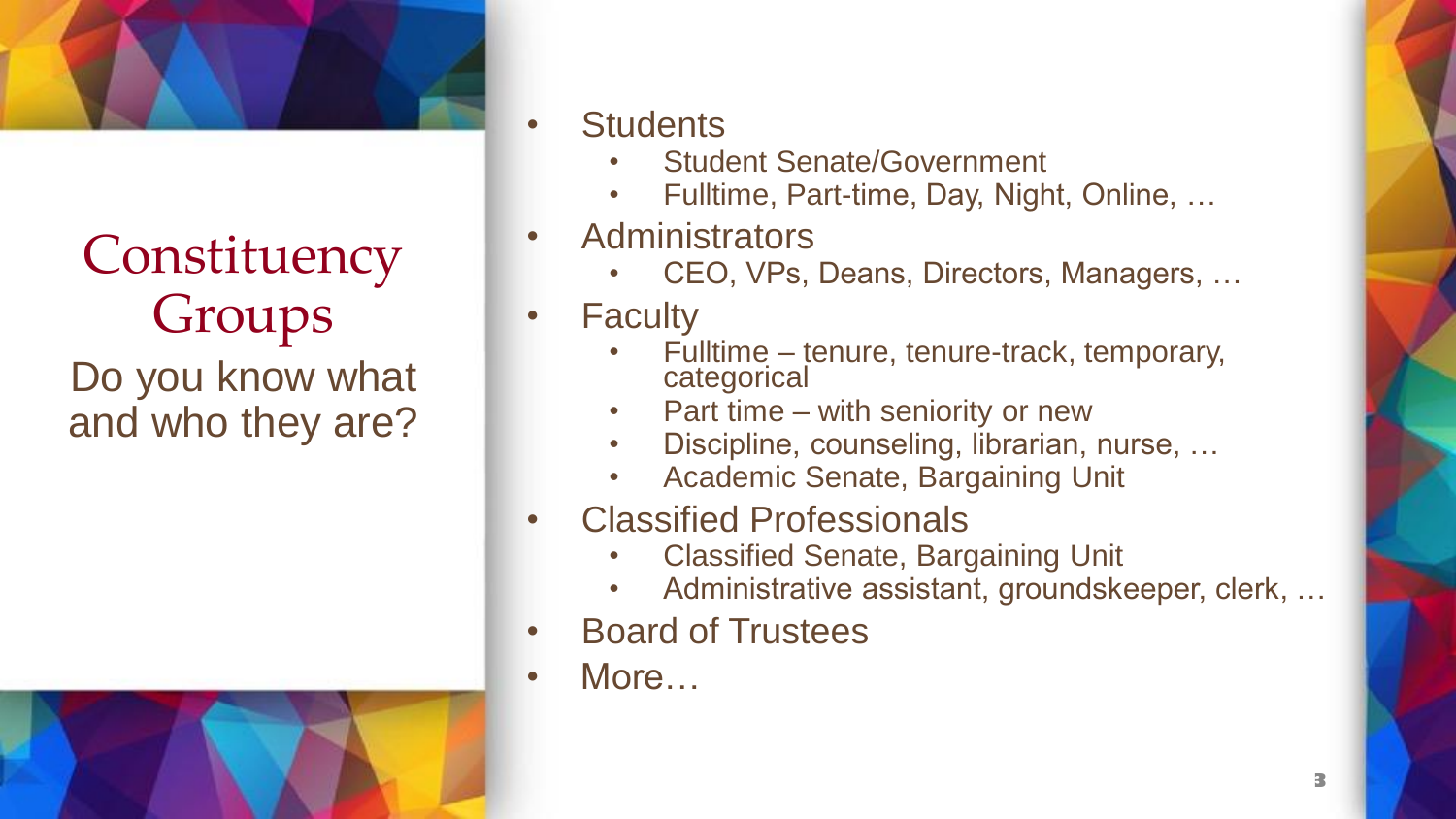## What is Governance?

Title 5 provides two provisions for governance:

- 1. Effective Participation
- 2. Collegial Consultation

Accreditation Standards address **Governance** 

- I.B.7
- IV

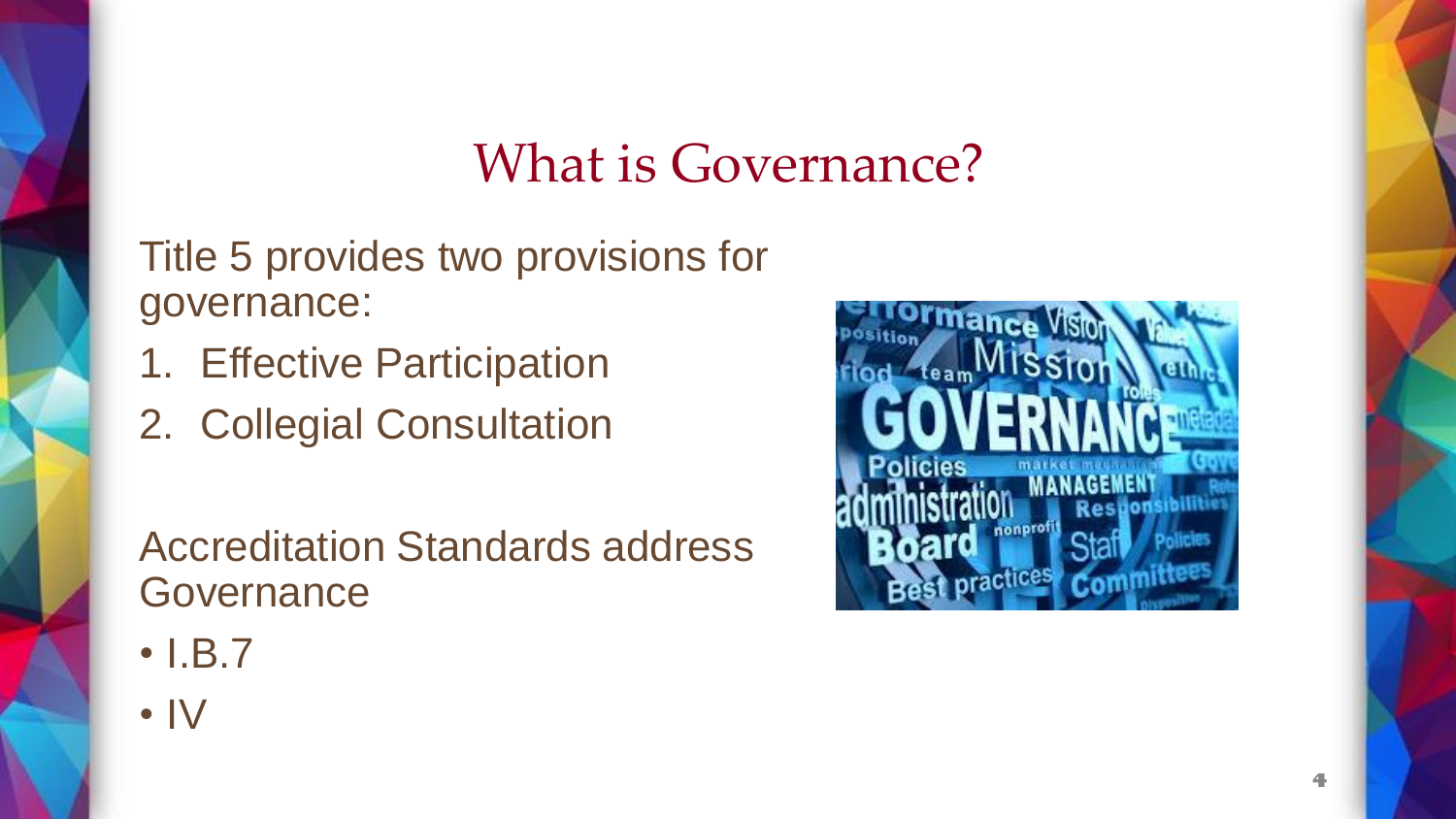#### The Law

#### **California Education Code §70902(a)(7):**

Establish procedures that are consistent with minimum standards established by the board of governors to ensure faculty, staff, and students the opportunity to express their opinions at the campus level, to ensure that these opinions are given every reasonable consideration, to ensure the right to participate effectively in district and college governance, and to ensure the right of academic senates to assume primary responsibility for making recommendations in the areas of curriculum and academic standards.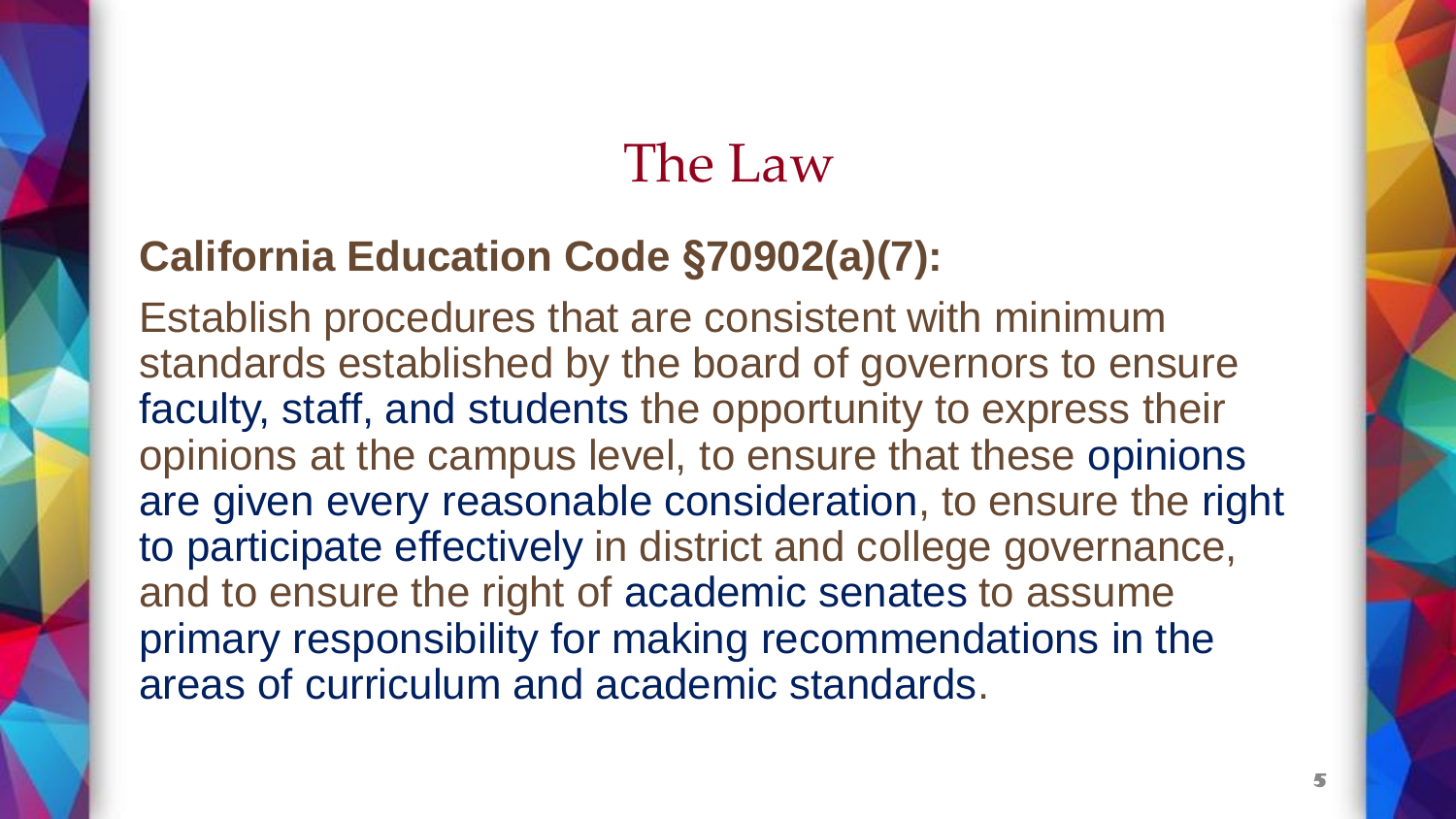# Effective Participation – Staff

#### **Title 5 §51023.5 (a)**

The governing board of a community college district shall adopt policies and procedures that provide district and college staff the opportunity to participate effectively in district and college governance.

#### **Title 5 §51023.5 (a)(4)**

**Staff shall be provided with opportunities to participate** in the formulation and development of district and college policies and procedures, and in those processes for jointly developing recommendations for action by the governing board, that the governing board reasonably determines, in consultation with staff, have or will have a significant effect on staff.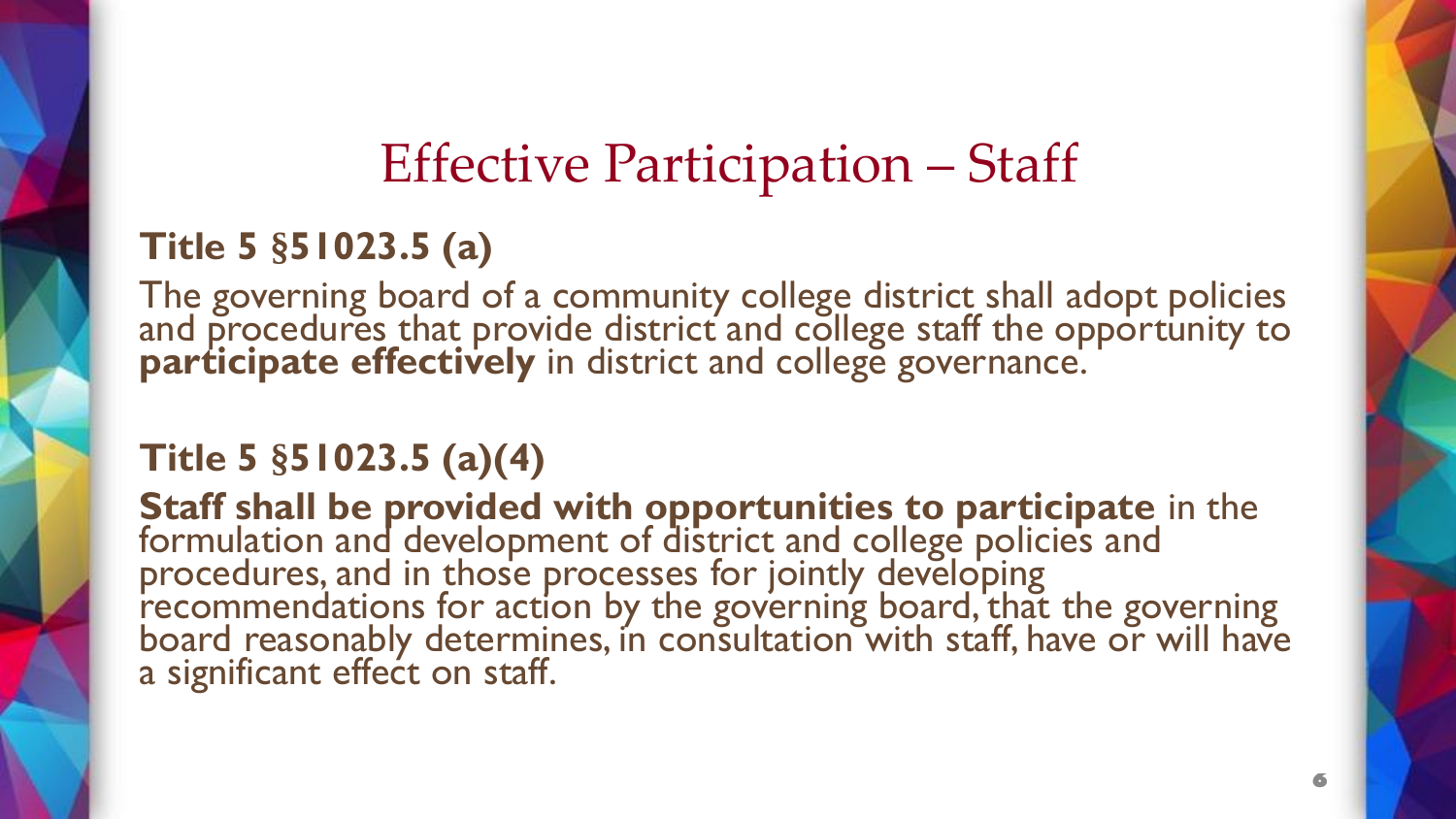# Effective Participation – Students

#### **Title 5 §51023.7 (a)**

The governing board shall adopt policies and procedures that provide students the opportunity to participate effectively in district and college governance.

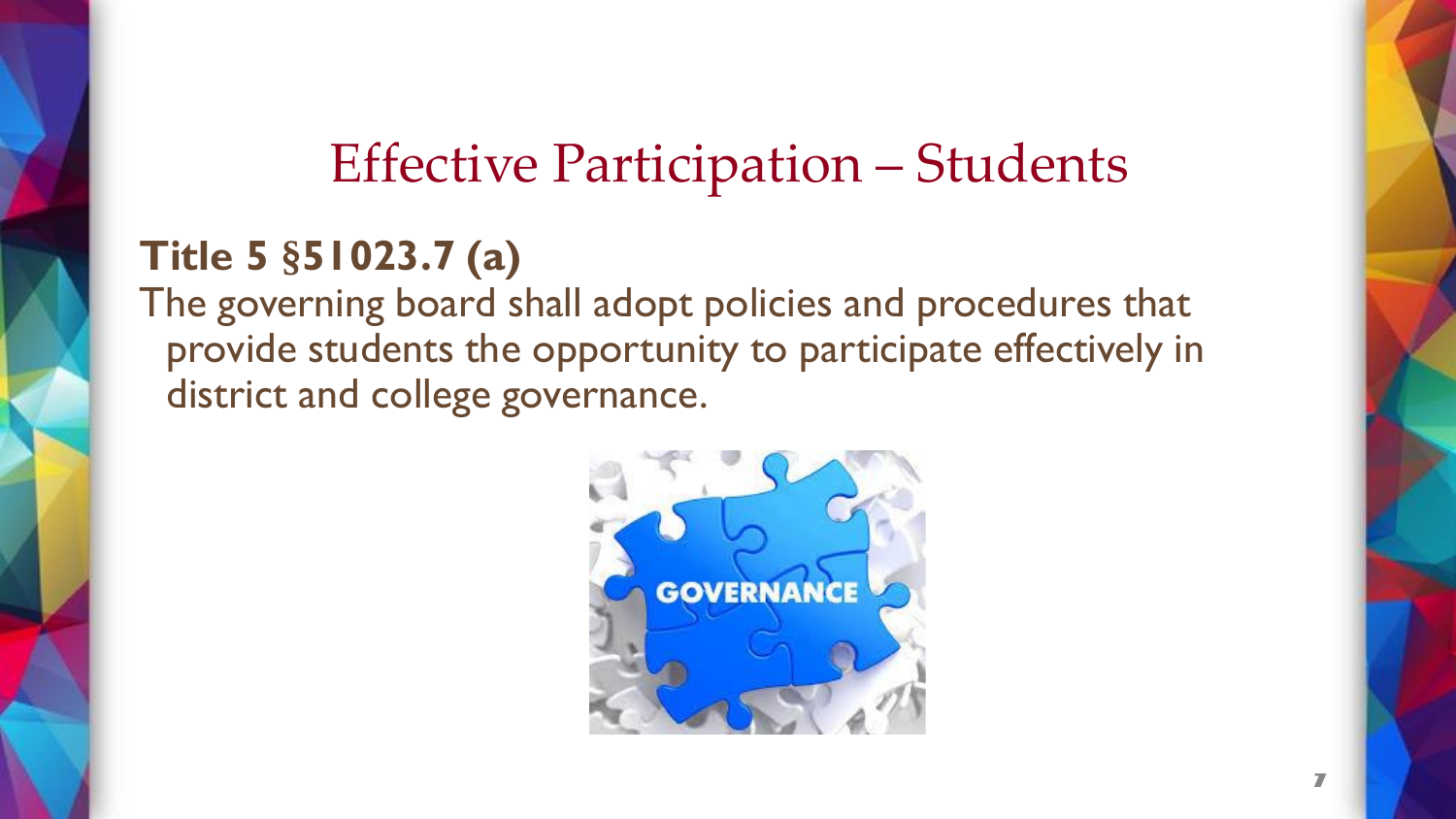#### Effective Participation – Students (in Guided Pathways – the "9+1")

- 1. Grading policies
- 2. Codes of student conduct
- 3. Academic disciplinary policies
- 4. Curriculum development
- 5. Course/program initiation or elimination
- 6. Processes for institutional planning and budget development
- 7. Standards and policies regarding student preparation and success
- 8. Student services planning and development
- 9. Student fees
- 10. Any other district or college policy… that will have a significant effect on students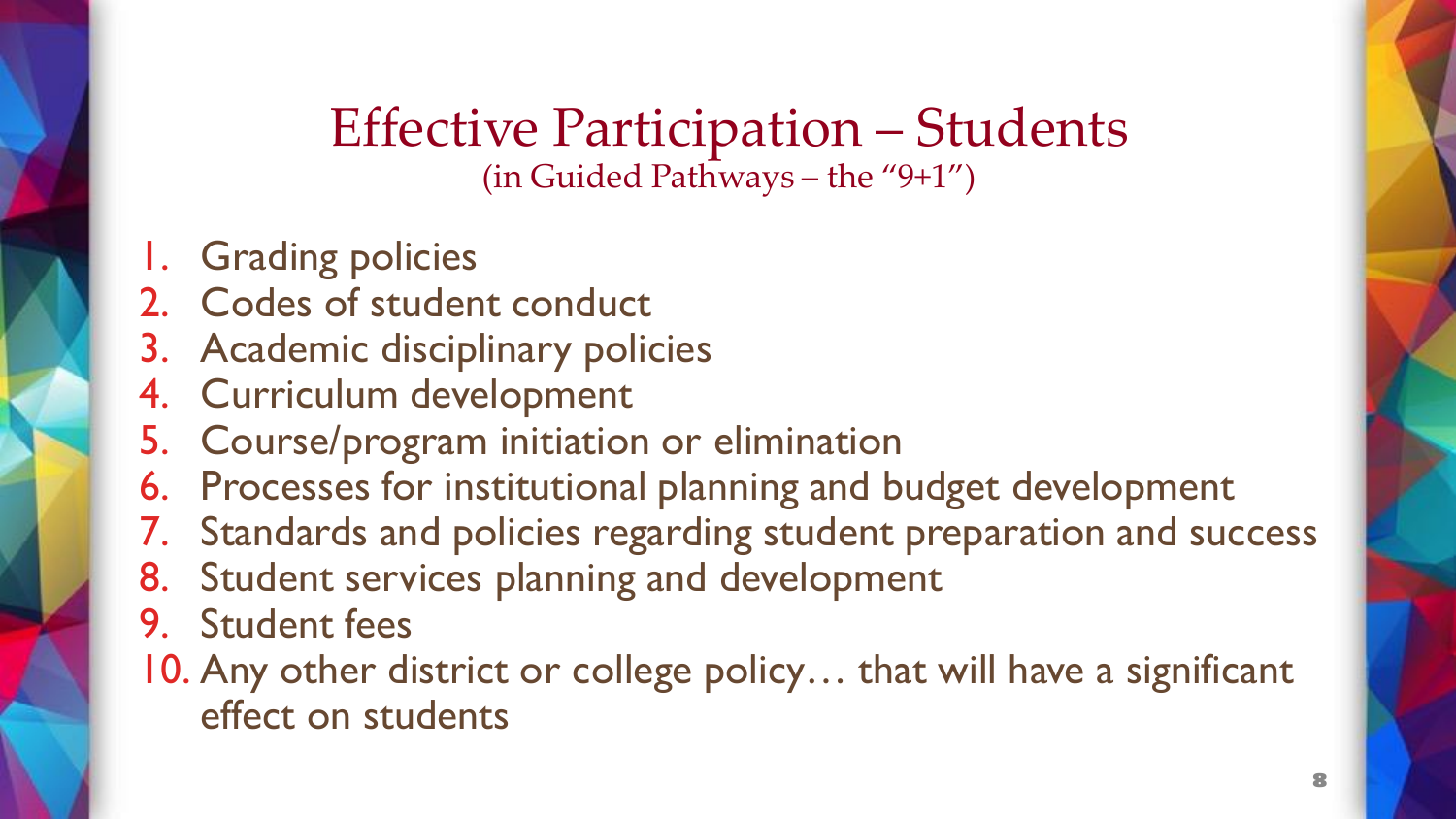#### Collegial Consultation (not the same as "consultation")

Title 5 §53200 (d)...the district governing board shall develop policies on academic and professional matters through either or both of:

- 1. Rely primarily upon the advice and judgment of the Academic Senate
- 2. Reach mutual agreement with the Academic Senate by written resolution, regulation, or policy

#### **You should be aware of your board policy on each of the 10+1.**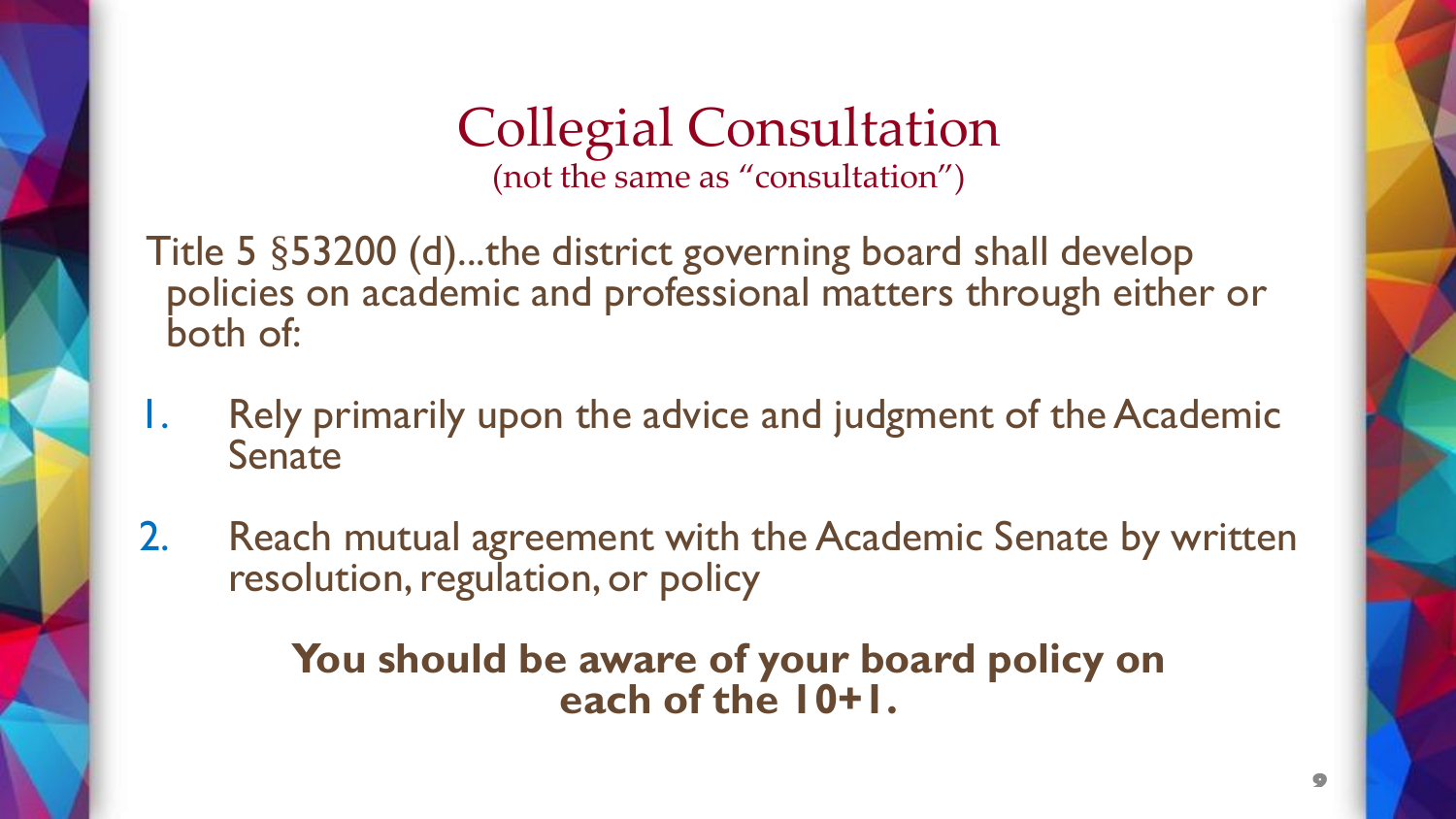# **Role of Academic Senate (Faculty)** Title 5 § 53200 (10+1)

*1. Curriculum including establishing prerequisites and placing courses within disciplines*

*2. Degree and certificate requirements*

3. Grading policies

*4. Educational program development*

*5. Standards or policies regarding student preparation and success*

*6. District and college governance structures, as* 

*7. Faculty roles and involvement in accreditation processes, including self-study and annual reports*

- *8. Policies for faculty professional development activities*
- *9. Processes for program review*

*10. Processes for institutional planning and budget development*

*11. Other academic and professional matters as mutually agreed upon between the governing board and the academic senate*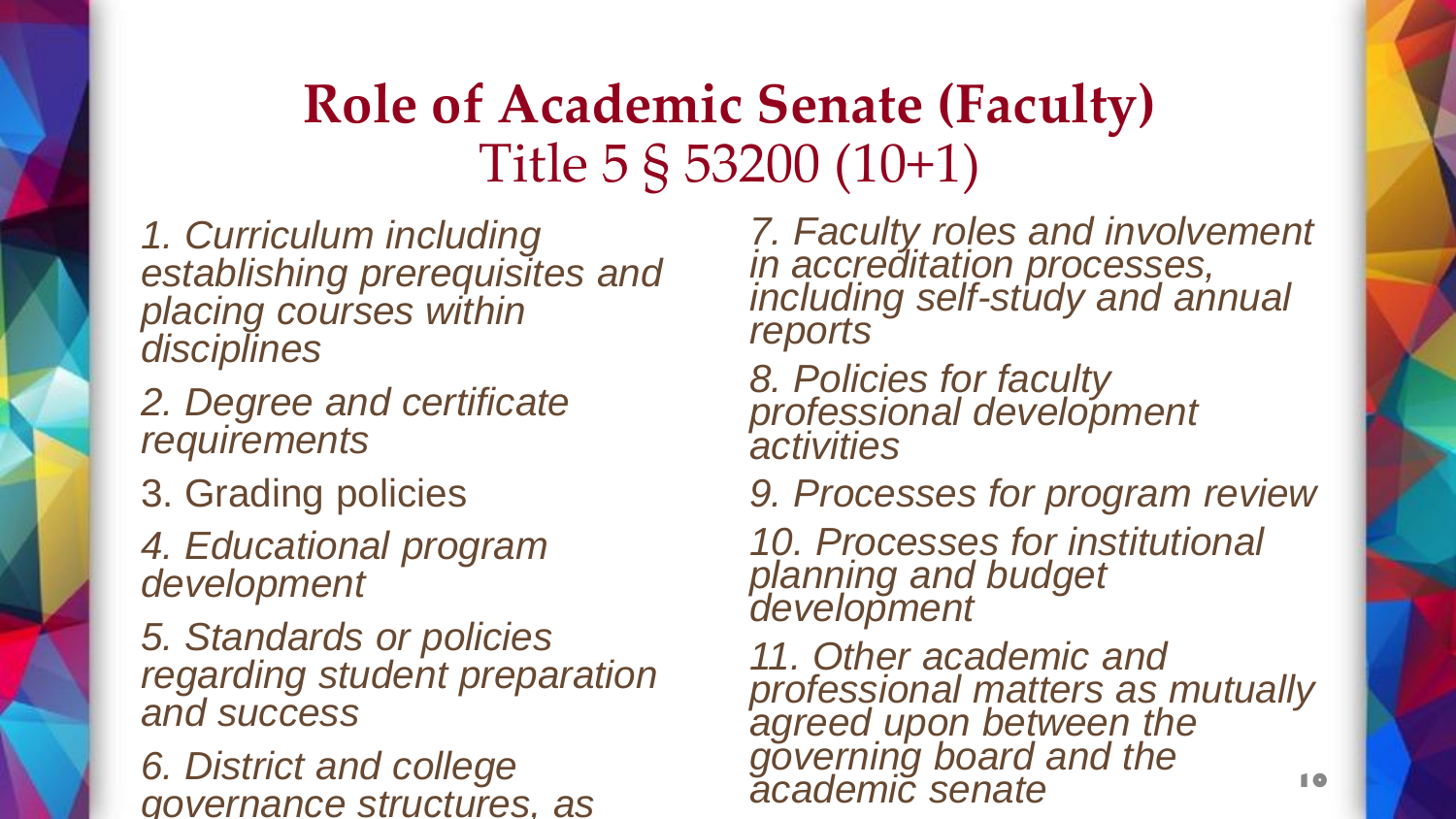## **Survey**: Collegial Consultation during the Implementation of Guided Pathways

#### **Link to survey**:

[https://www.allcounted.com/s?did=s6t506a445yoa&lang=en\\_](https://www.allcounted.com/s?did=s6t506a445yoa&lang=en_US) US

- In Response to Resolution F19 13.01 Collegial Consultation during Implementation of Guided Pathways.
- This survey is anonymous, takes only 5 minutes to complete, and is intended for faculty in the California community colleges.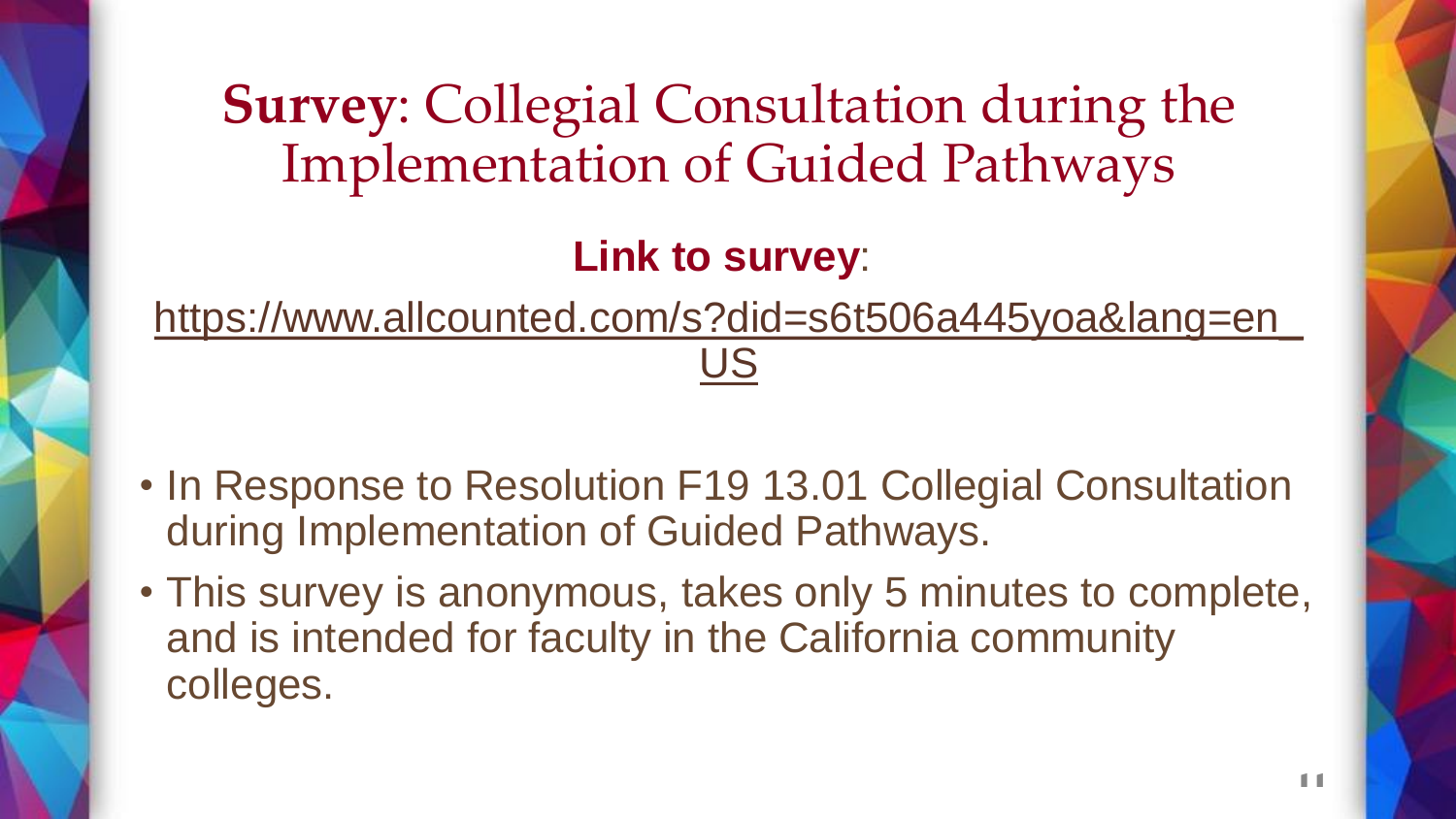# During this State of Emergency

- 1. What has changed or has not changed in regard to effective participation and collegial consultation – or decision-making?
- 2. What is working well and where are improvements needed?
- 3. How far have you strayed from your normal processes, if at all?
- your Guided Pat

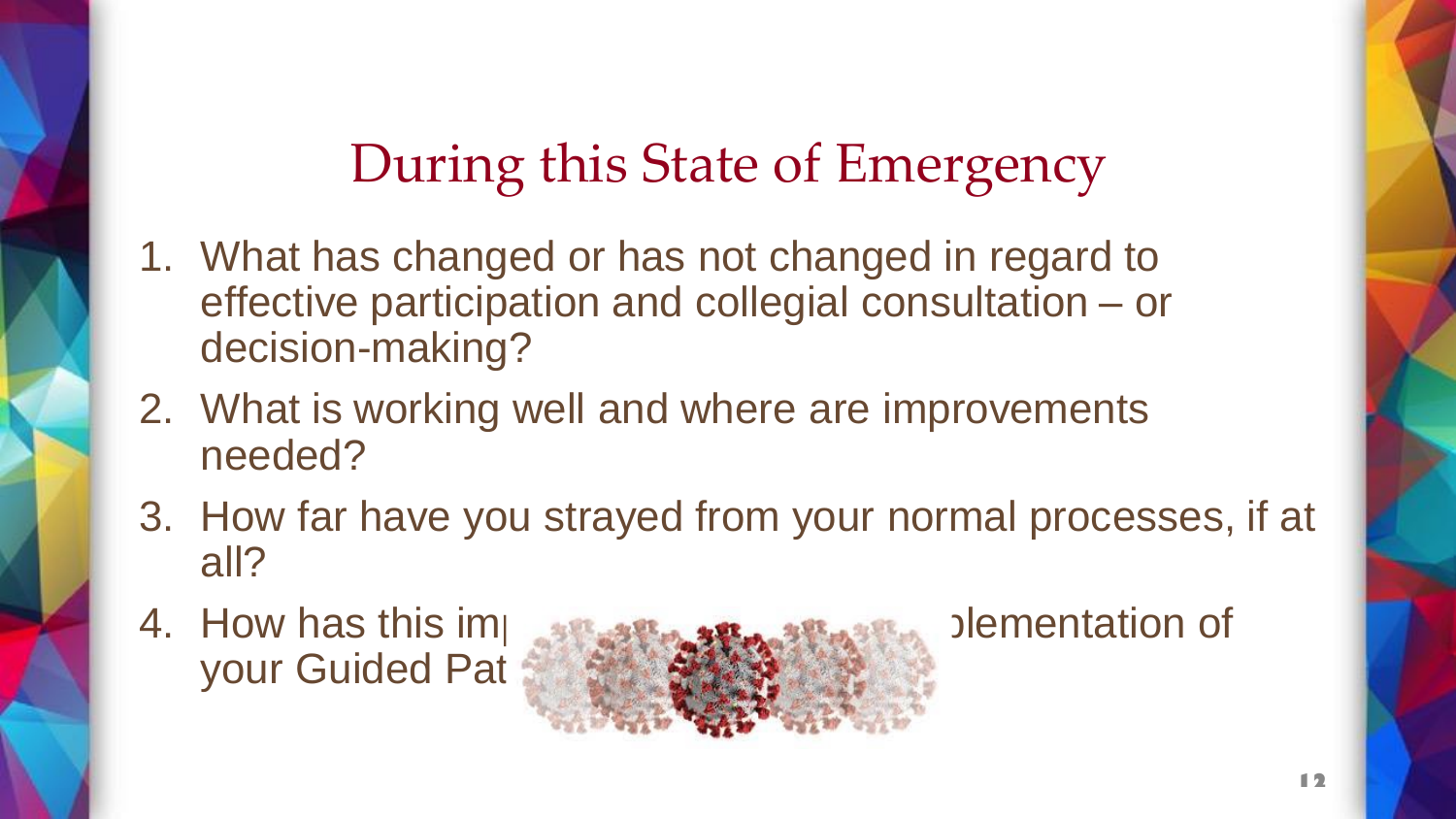## Not Waiting for AFTER…



- 1. When is AFTER?
- 2. If you have strayed from established processes, make corrections ASAP – Get back on the Path!
- 3. Why is this important for your Guided Pathways efforts?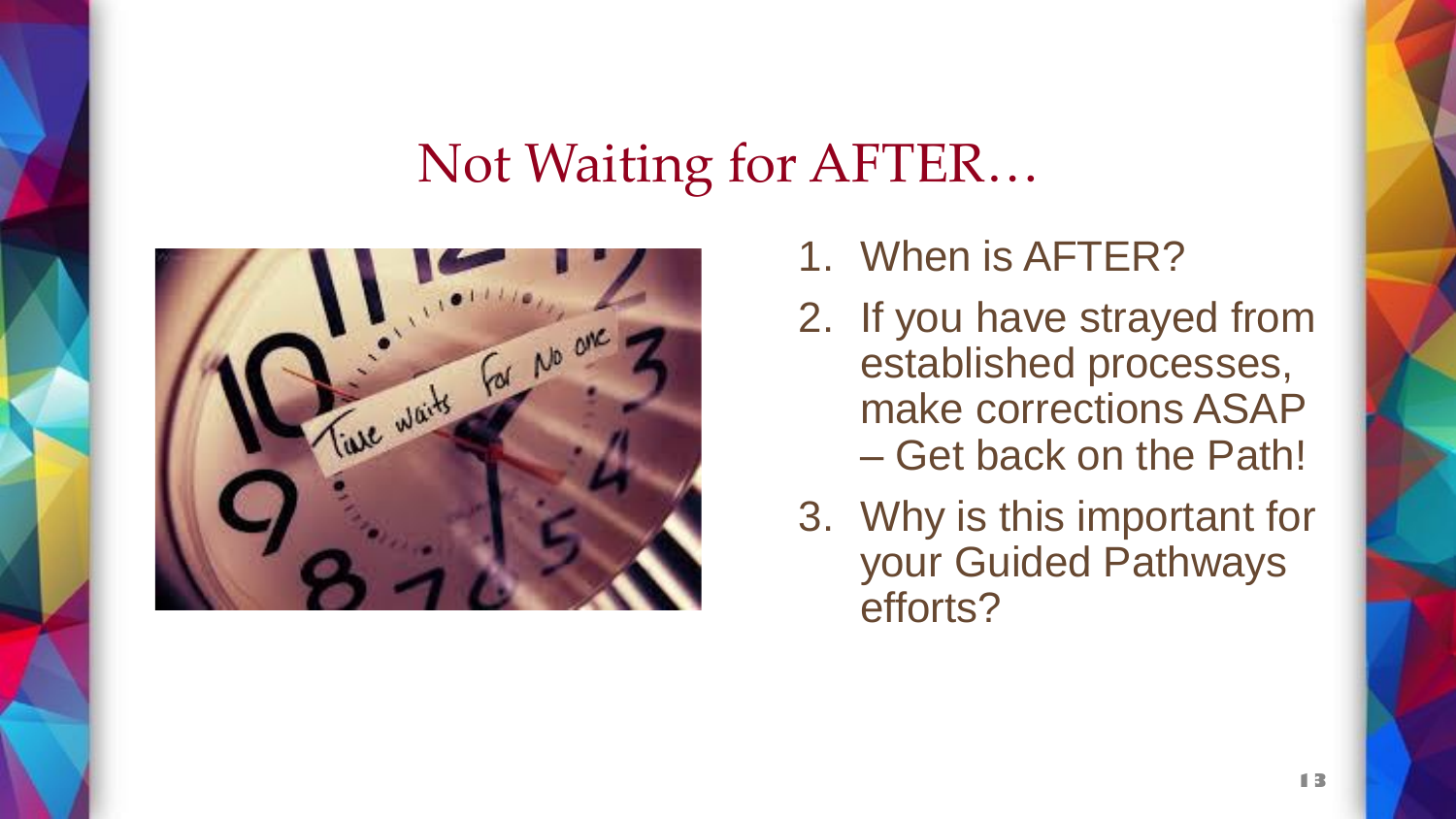## **The "10+1" and Guided Pathways**



#### **Equity is the Foundation of Guided Pathways**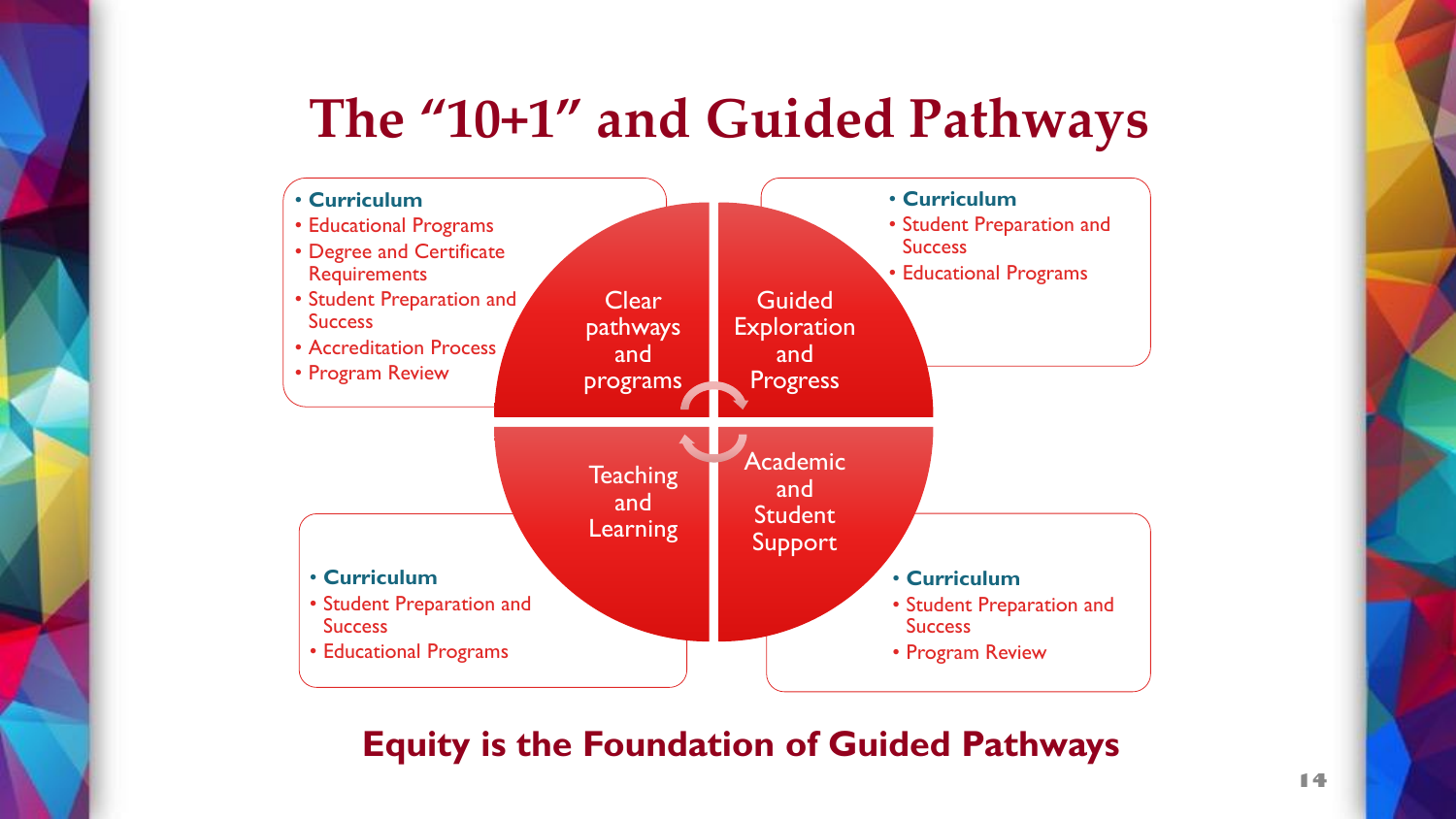## Not Waiting for AFTER…

- 1. Where is the student voice?
- 2. What if the AFTER is very different?
- 3. How do we ensure those "BEFORE" Ground Rules?

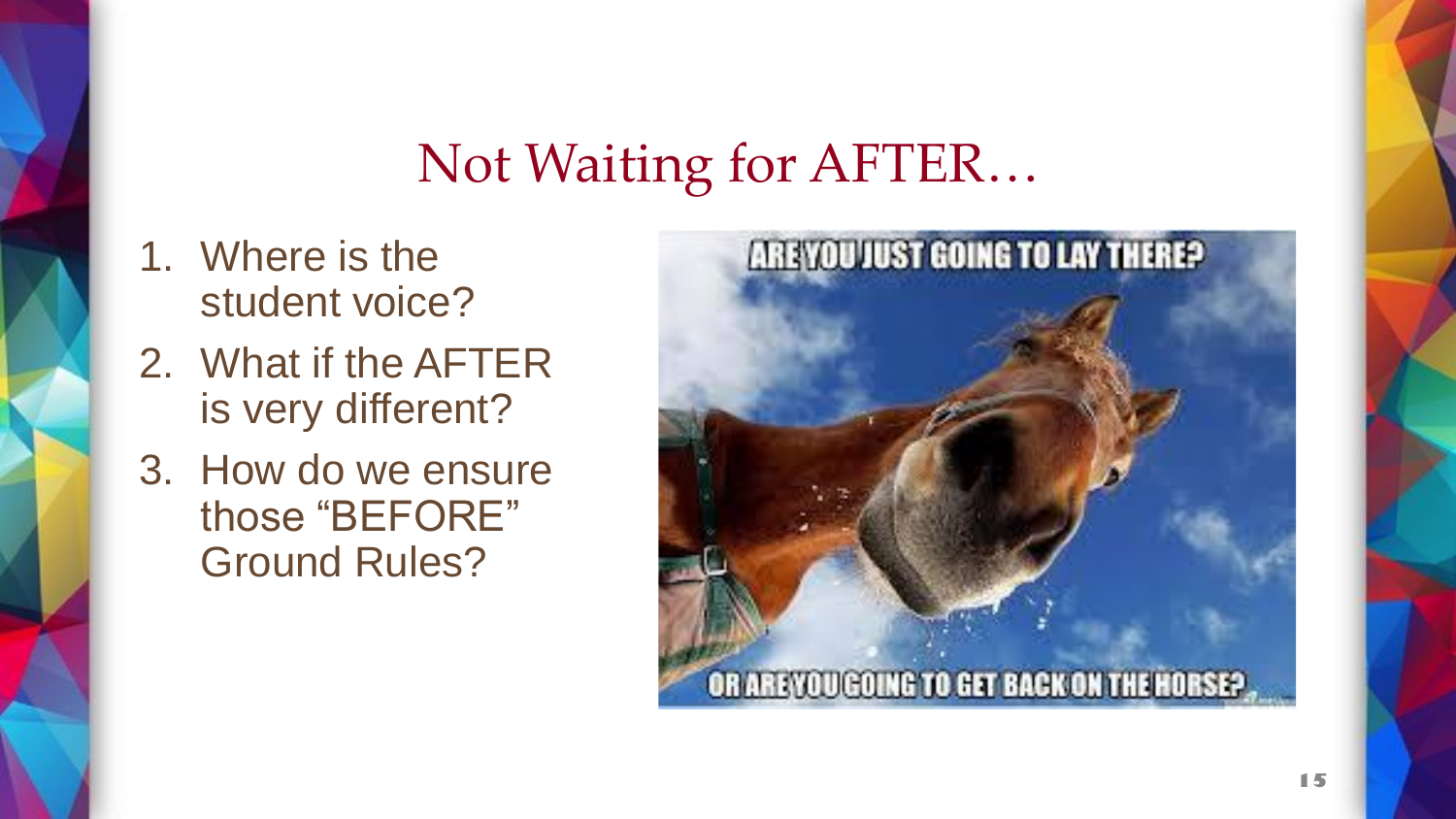# **At the State Level**

- The Board of Governors expects the colleges to continue with the goals of the Vision for Success – this means Guided Pathways are moving forward
- Guided Pathways funding is staying the same: no reduction, no increase
- Leverage your Guided Pathways Frameworks to support students through the current crisis
- What questions or comments do you have for the ASCCC Executive Committee?

Areas of Focus as Year 3 is wrapping up and Year 4 is just around the corner:

- Equity
- Ensuring Learning
- Pathways and Placement
- Program Review
- Integrating GP into existing structures
- Connecting with Chancellor's Office Regional Coordinators